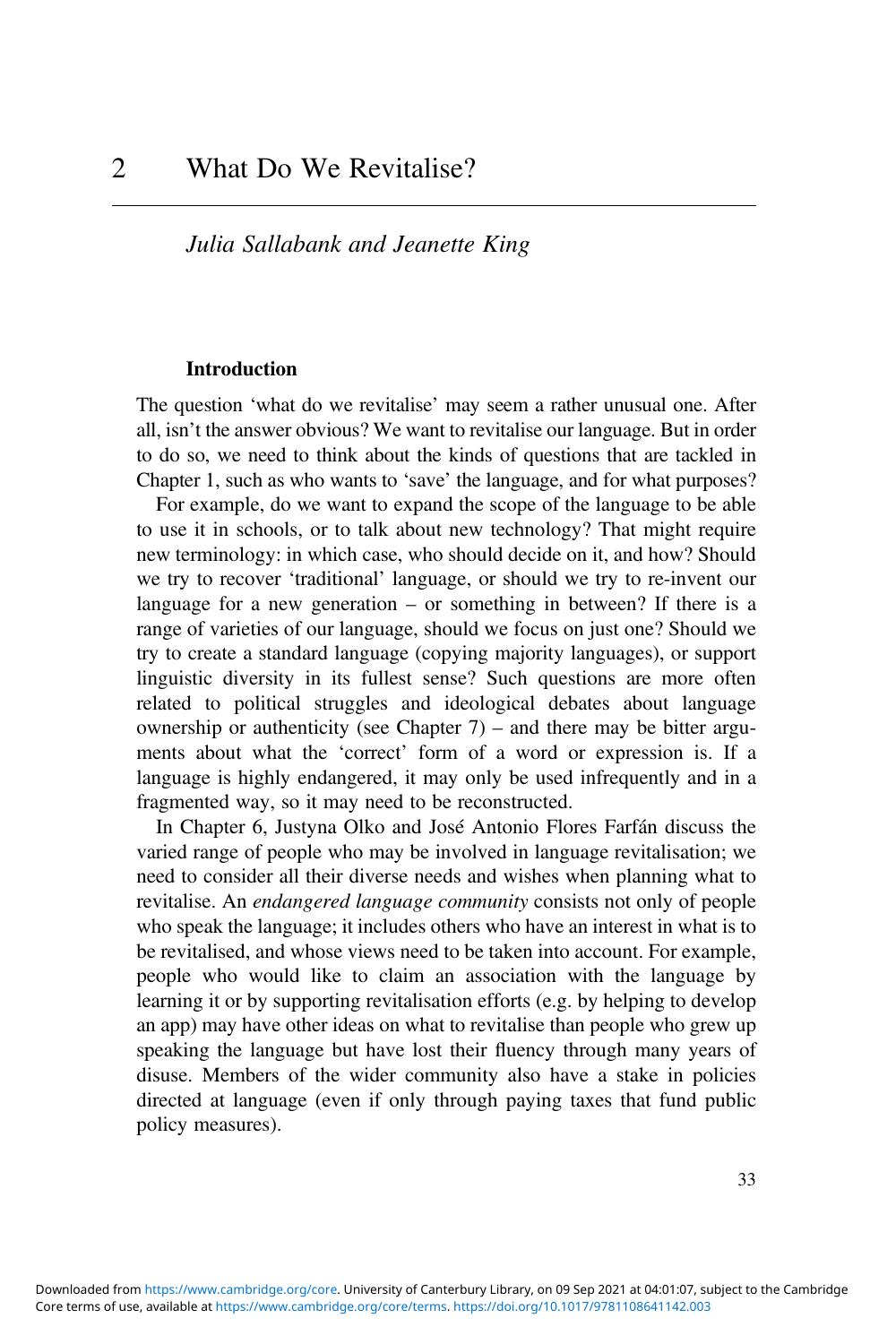In broad terms, there is frequently a distinction between *traditional* speakers and *new* speakers, whose views on what to focus on and how may diverge significantly. Diplomacy may be needed to reconcile all points of view; one possible way of handling conflicting agendas is to see a range of activities as complementary parts of an overall plan, rather than mutually exclusive.

We also need to remember that decisions we make now will affect how the language is used in the future – not just how it is used now. Do we want to focus on specific areas of use, or look at language revitalisation in a more holistic way? It is important not to limit future options by restricting language to particular areas of life; even if we don't use all the variations or topics now, we should ensure that there is a safe record of all the rich diversity of a language. But we also need to bear in mind that language revitalisation is not only, or always, just about language, as we discuss later and in Chapters 1 and 9.

There are many different types of languages. While we typically think of language as being oral, or spoken, other means can be employed to convey information, such as sign languages and whistling languages. Whatever type, people try to revitalise languages because they are regarded as being endangered, and because they feel an emotional link to that language. All types of endangered languages have both similarities and differences in why they are endangered and how we go about reversing this, so it is important both to look at our own contexts and to learn from what others have tried (see Chapter 12 on links with other groups).

## **Contexts of Use**

Every language variety has a number of forms; that is, the ways language is used will change according to who is using it, when, where, and for what purpose. For example, the language used to interact with children will differ from that used in formal contexts. This is not just a matter of using alternative words; there will also be differences in the ways sentences are constructed. Languages aren't single, unchanging entities; because they are used in a wide range of forms by a wide range of people in various places for distinct purposes, they naturally change and evolve. There are often debates in language revitalisation movements about how much change is desirable; this is discussed more in 'Language Change' below.

The task of revitalisation can seem overwhelming when viewed in its entirety, so some prioritisation may be necessary (see Chapter 4 on planning). Assessing what resources are available, and to what extent your language is still spoken or not, will help you decide where and how you want to concentrate your revitalisation efforts. Settings where language is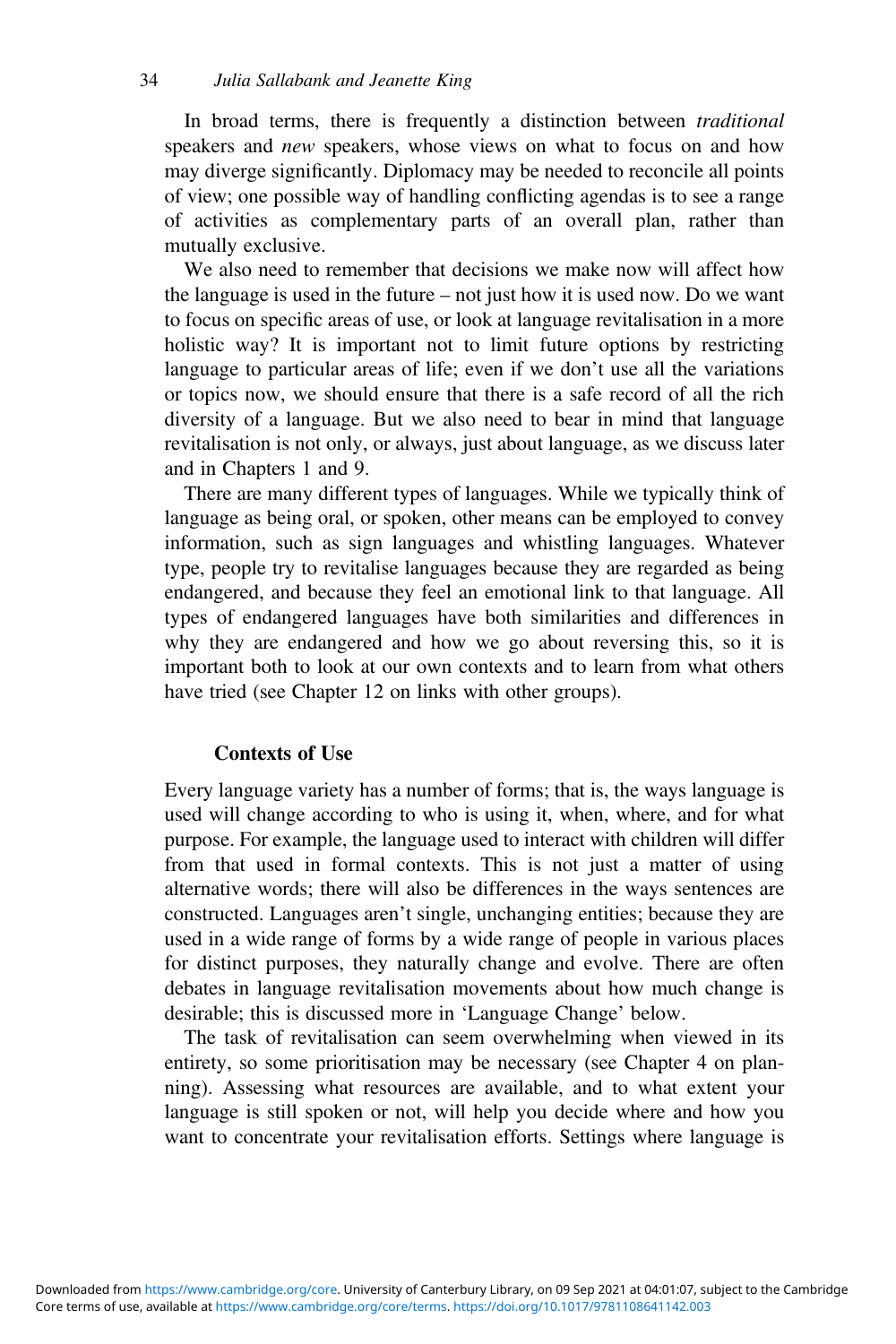used include the home, school, the workplace, social media, religion, bureaucracy, political life, sports commentary, etc. Some of these require specific types of vocabulary or levels of formality (called *registers*); often minority languages don't have, or have lost, forms of language that are needed for particular settings or registers. Critics of language revitalisation may claim that this is proof that the language is inferior and not capable of being used in all areas of (especially modern) life. For this reason many language supporters want to expand the spaces in which their language is used. Language promoters may focus on useful or practically oriented areas such as grammar terminology for teaching; others may focus on high-status areas to increase the language's prestige.

Language revitalisation often focuses on transmitting language to children; the home and school are therefore key spaces of use. We need to be aware that there is a particular kind of language in those situations, that of adult-child interactions. In Guernsey, where most fluent speakers of Guernesiais are now aged over 80, Julia Sallabank has been involved in trying to collect examples of adult-child interaction, as well as children's rhymes and games, from older speakers. This has proved difficult, as there are now very few people alive who have experience of raising their children in Guernesiais. So this may be a way of using language that has to be reconstructed. Where there are still children learning the language (or people who remember raising children in the language), it is important to record this type of language.

One effective and widely used and respected revitalisation method is to implement preschool language immersion centres. These were pioneered in 1982 in New Zealand with the Māori language. The idea behind these centres is to transmit the language directly from an older generation of speakers to a new generation of child speakers. However, if the older speakers are few in number and quite elderly, this option needs to be thought out carefully. To begin with, not all older people have the stamina and desire to interact with preschoolers for many hours a day. In addition, older speakers need to understand that their role is to speak the target language, and only the target language, with the children. That is, it is not necessary or desirable to sit the children down and overtly 'teach' the language. The type of language used with small children is usually quite basic, often consisting of descriptions and commands. But as the children grow and get older, a more sophisticated repertoire is required. Ideally, if possible, children should also be exposed to adult interactions in the language. Everyday interactions between adults such as greetings, apologies, requests, etc. are often surprisingly lacking from linguists' records, but they are important if you want to use your language for conversation and social activities. In Wales, some parents have noticed that children from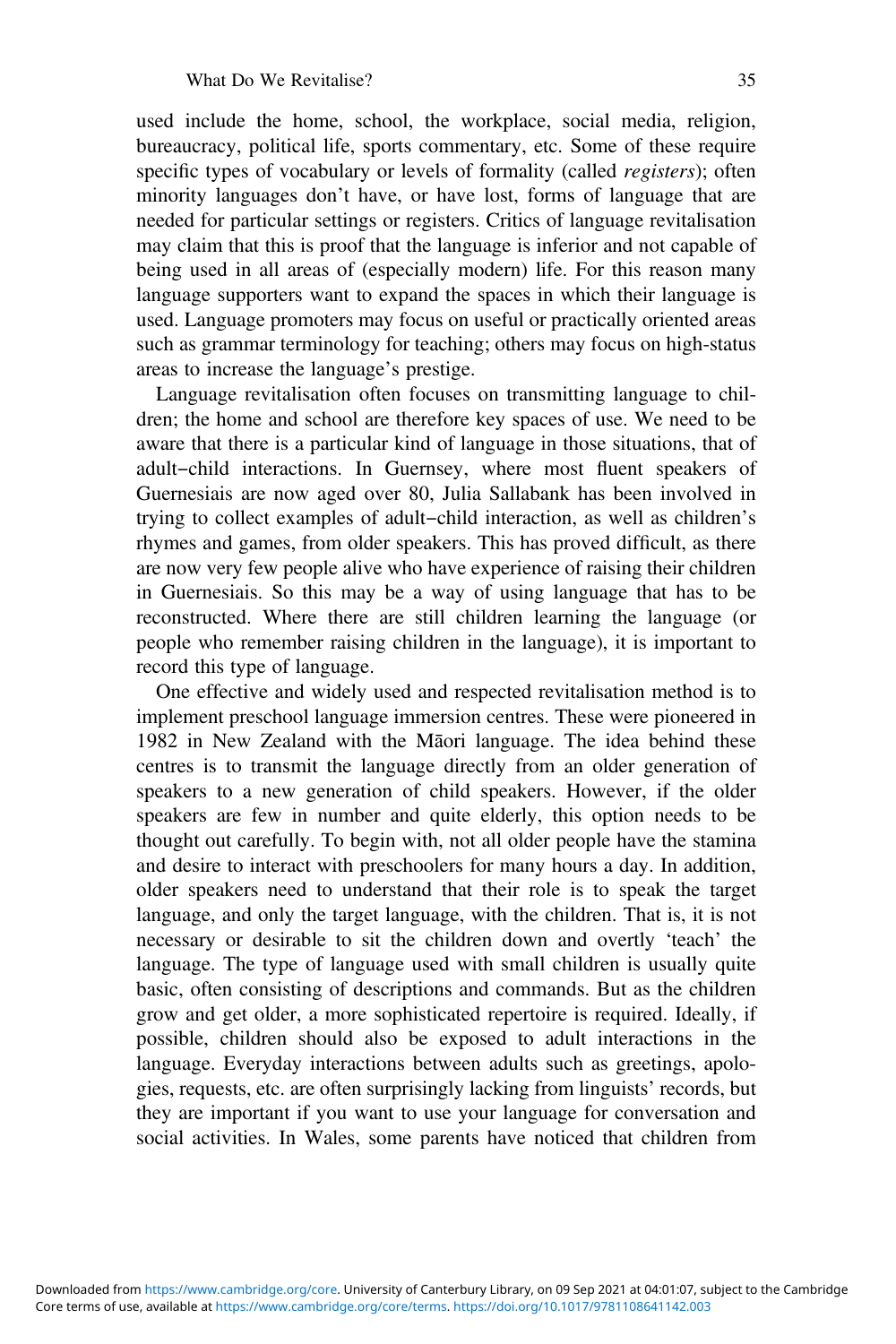English-speaking families who go to Welsh-medium school are quite direct in their speech: they have been taught simple commands, but not polite forms of language, which are often more complicated grammatically. However, they can be taught as 'chunks' of language whose grammar does not need to be analysed by the children at this stage.

While developing new uses and new words for a language, it is important not to forget traditional areas of life, especially home, socialising, and child language (including games, nursery rhymes, etc.). When schools take over the role of passing on the language, children might only learn school language, and not know how to make friends and be intimate in their language. As a result, they may not speak the language outside school, or with their own children in due course (as has been found in Wales after thirty years of immersion teaching). It has also been found in Brittany that children who learn a formalised Breton at school are unable to converse with older speakers who use regional varieties and more informal speech.

Most language use outside basic conversation involves reading and writing. If the language you are working with is not written, creating an agreed writing system is an essential area to tackle. This will be dealt with in Chapter 14.

### **Variation and Standardisation**

It is not uncommon for one variety of a language to be quite vibrant but for other varieties to be under threat. Minority varieties are particularly vulnerable because they are often regarded as being of lesser value than the dominant or 'standard' variety, which has more status. Even speakers can believe that their way of speaking is not as important or valid as more prestigious variants. In Jersey, regional varieties of the island language Jèrriais are called accents. Some accents are disappearing because language teaching focuses on one accent, which has been formalised with a standard spelling that doesn't always take into account other accents. The formalised accent/variety used in schools is seen by some as the 'correct' variety.

Many people get involved in language revitalisation because they want to reconnect with their roots. They want to learn the variety that they identify with; for them learning another version would not fulfill that requirement. For example, most speakers of Māori live in the North Island of New Zealand, but the Kāi Tahu iwi (tribe) in the South Island are working to increase the numbers of speakers of their local variety.

In many cases, an endangered or minority language is perceived as 'only a dialect' – or designated as a dialect by the national government. This may have little to do with the degree of linguistic difference, but more to do with status and identity. In this book, we prefer to use the word 'varieties' when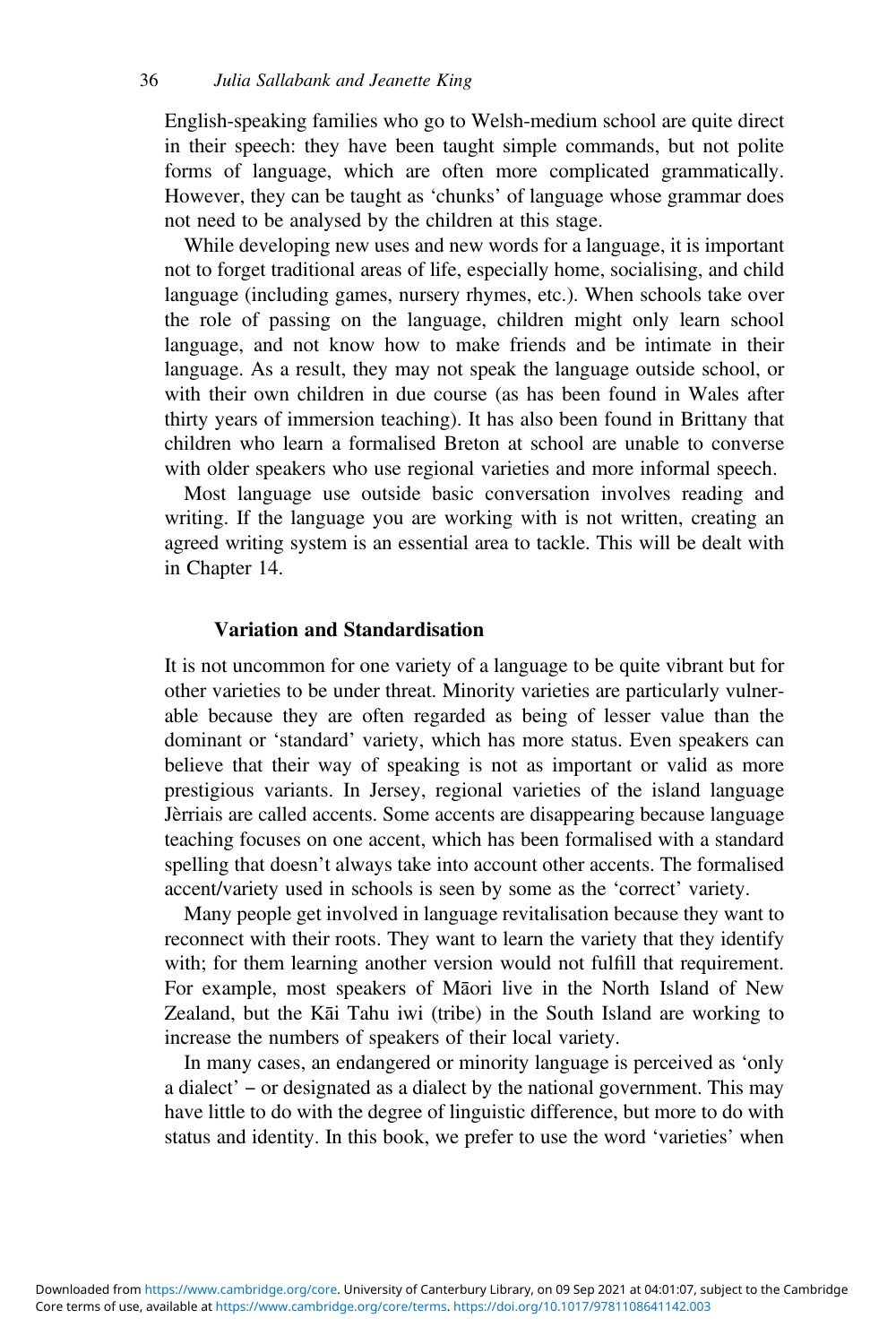we talk about how ways of speaking differ across regions, age groups, etc. This is because the term 'dialect' has negative connotations of 'incorrect' and 'low status', and is often used to denigrate minority languages. Language activists often campaign to have the linguistic variety that they identify with recognised as a language in its own right. These issues are discussed in more depth in Chapter 11 on policy and Chapter 7 on ideologies.

There is often pressure to create, teach, and learn a standard version of an endangered language. In the process of standardisation of national languages, the standard is usually based on the variety used by an urban intelligentsia. However, urban varieties of endangered languages typically disappear at an early stage, leaving the choice of prestige variety unclear. Minority and endangered languages usually have extensive variation, and there is often no obvious prestige or standard variety, which can lead to disagreements. In many cases there is no tradition of written literature, or authors may write in a wide range of styles, varieties and spellings, or even different types of script.

It is often assumed that endangered languages have to copy the model of national languages, which have a standard 'correct' way of writing and speaking, especially if we want to teach our languages in schools. But this can lead to local ways of speaking being minoritised again. Some language supporters argue that it is better to prioritise more widely used varieties. But there are other models, such as in Corsica, where different varieties are recognised as equally important, and learners are given a choice of which they want to identify with.

## **What Is It For?**

Often when we talk about language revitalisation, our ultimate aim is for the language to be used again by a range of community members from young to old. (This may be the long-term, ultimate aim, but there are many steps to be taken before you can reach it – see Chapter 2 on planning.) Being aware of what resources are available puts us in a better position to know what sort of language revitalisation is possible and achievable and for what purposes. Without considering this we run the risk of activities that fail due to lack of planning. The important thing to remember is that there is no right or wrong when deciding what aspects of your language you focus on. It is also important to ensure that what you focus on now does not limit future options.

But full community use is not the only form of language revitalisation. Your language may have very few, if any, remaining speakers. Such contexts are termed *post-vernacular*: that is, the language is no longer used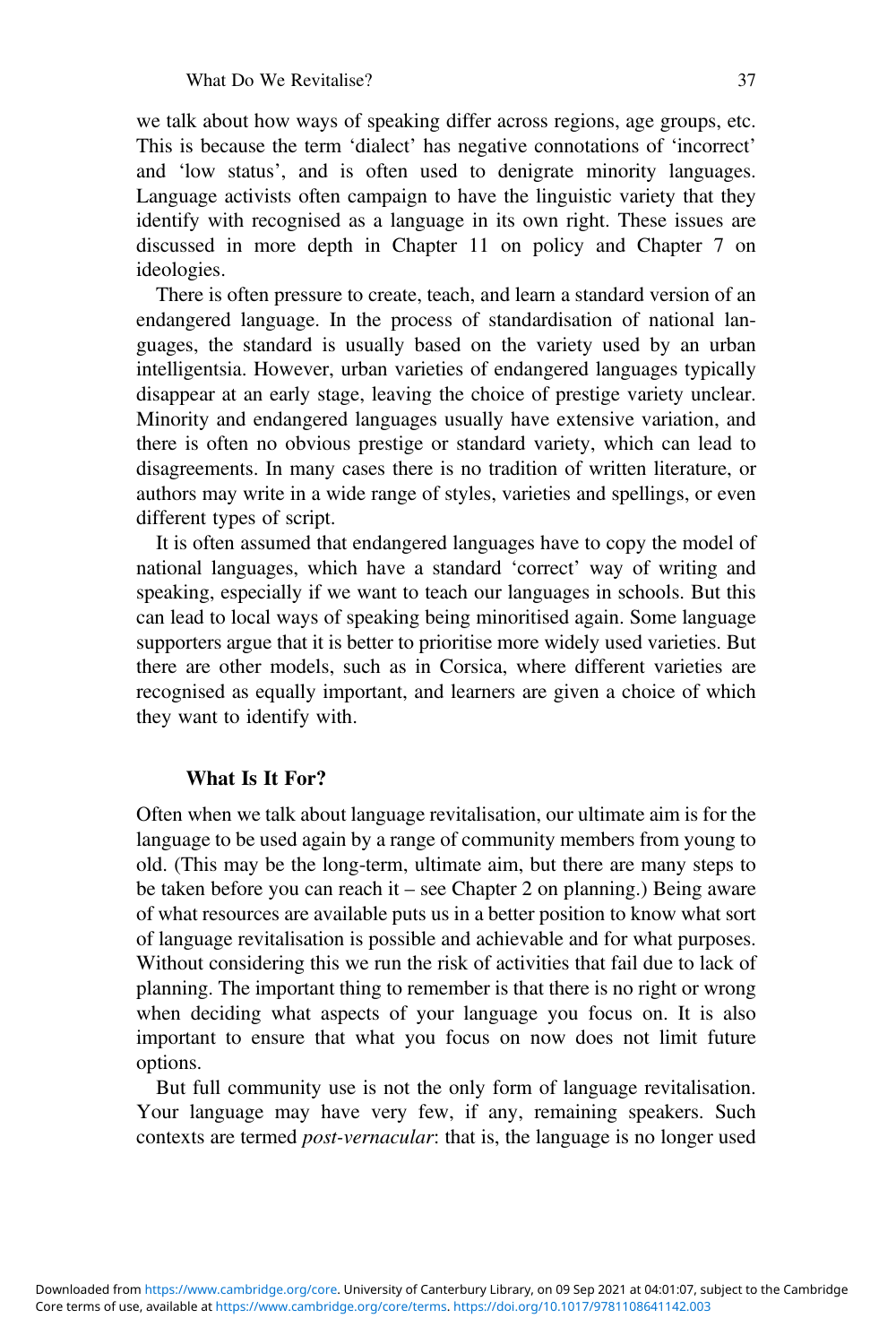as a *vernacular*, for everyday purposes. However, even in these situations there are productive things that can be done. In the USA, the Breath of Life programme addresses situations where the language hasn't been spoken for several generations but where there is documentary material, collected by linguists or anthropologists, which is housed in libraries and archives. Working together, language learners and scholars pair up with graduate linguistics students to locate relevant material and work on useful language resources, which can range from (re-)creating a prayer through to working on a spelling system for the language.

Because endangered languages are no longer widely spoken in everyday life, it can be difficult for learners to find people to converse with in their language. Many people in language revitalisation movements turn to activities such as songs, theatre and other performances in order to find ways to use and celebrate their language, as well as to create a sense of community endeavour (see Chapter 16 on arts and music). Or they may wear a T-shirt or jewelry with words in the language on, to demonstrate identity and solidarity. Performances and festivals are often very enjoyable occasions that bring together the community and raise awareness of the language and culture. A recent press release described how a school play was being performed entirely in Māori, a language which was banned in schools for over hundred years. The article mentions that not all of the performers are fluent in Māori, which could be interpreted negatively (they don't know the language properly), or positively (they are engaging with the language and trying to learn).

Another common focus of language activists is the 'linguistic landscape' – supporters campaign to have signage, public announcements, etc. in their language to raise its status, increase its presence in public life, and make non-speakers or tourists aware of it. If politicians or businesses support such measures, it is often in order to highlight local distinctiveness. These types of activities may not require fluency, but instead use parts of language symbolically or emblematically, to express identity. For many people this is a valid and adequate way of engaging with language, but it is only one way of looking at language revitalisation; for others, the aim may be to re-create a fluent speaker community, or to reclaim culture.

We are not suggesting that prioritising certain areas of language means that revitalisation should be one-dimensional; different registers and spaces of use can be complementary and mutually reinforcing, and individuals or groups may want to focus on different areas. It is important not to see these as mutually exclusive. There is a threat that if only a narrow spectrum of a given language is 'revitalised', the result may be perceived as artificial and not be sustainable.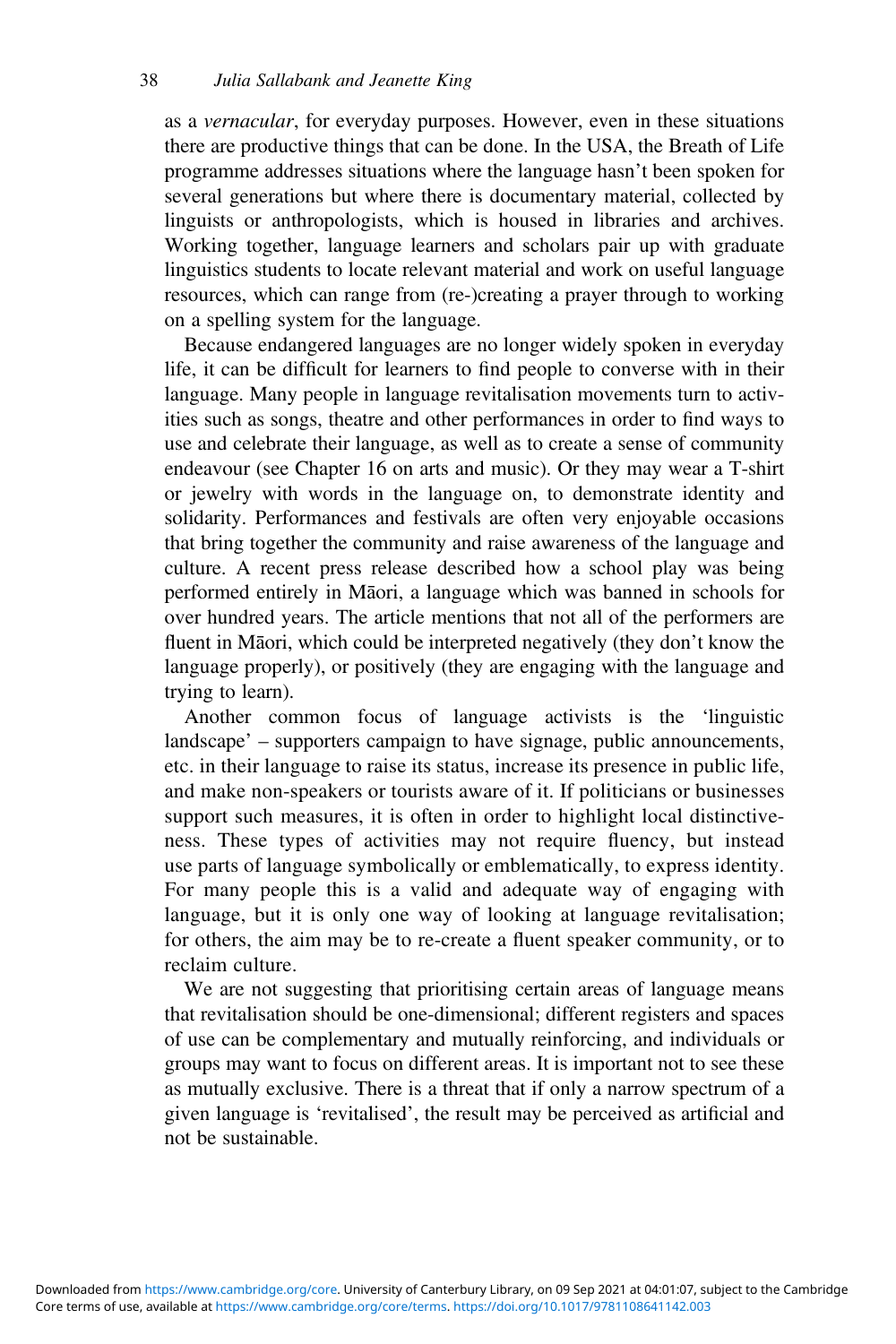We argue that it is important to have conscious aims (see Chapter 4 on planning) and to be aware of the ideologies that underlie these aims, as well as different people's motivations for language-related activities (see the chapter on attitudes and ideologies). If not, we run the risk of losing a language through focusing only on symbolic activities. As Adrian Cain, Manx Language Development Officer, has commented: 'Language awareness raising isn't an end in itself, and if it doesn't encourage people to learn and speak, then it hasn't worked'.

#### **Who Is It For?**

In many situations, revitalisation efforts begin when there are still at least a few older speakers in the community, but they are initiated by younger generations. This leads to a paradox of language revitalisation: the momentum for revitalisation typically emerges from those who did not grow up as speakers of the language. The younger language activists, because they did not grow up with the language, are keenly aware of what they have not had access to in respect of their culture and identity (some learners of Guernesiais have said they felt 'robbed'). In the words of the Joni Mitchell song, 'you don't know what you've got 'til it's gone'. But to be able to revitalise the language, these 'new' speakers will want and need to involve older speakers. However, the needs and desires of these two groups of people may differ, and interactions can lead to some tricky social and political issues. One effective way of getting older and younger speakers together for mutual benefit is the Mentor-Apprentice model (also known as Master-Apprentice model), where an older or fluent speaker is paired with a person committed to learning and passing on the language (see Chapter 15 on teaching and learning for details).

As discussed in Chapter 8 on types of communities, in many endangered language communities there are a significant number of people who can understand the language but not speak it fluently. In Guernsey, an informal group who call themselves 'The Rememberers' (in Guernesiais, *Les Rallumeurs* or 're-kindlers') meet weekly to chat in Guernesiais and reactivate their passive language knowledge into active use, improving both fluency and accuracy – topics often include obscure words or grammatical points. The Rememberers are mainly aged 55–70 and some have not used Guernesiais for fifty years. In some cases, parents used Guernesiais with each other but not with the children, or in other cases Rememberers stopped speaking Guernesiais after discouragement at schools. The Rememberers is a rare example of effective bottom-up language planning which focuses on rebuilding social networks and increasing participants' frequency and fluency in everyday conversation and language use (rather than formal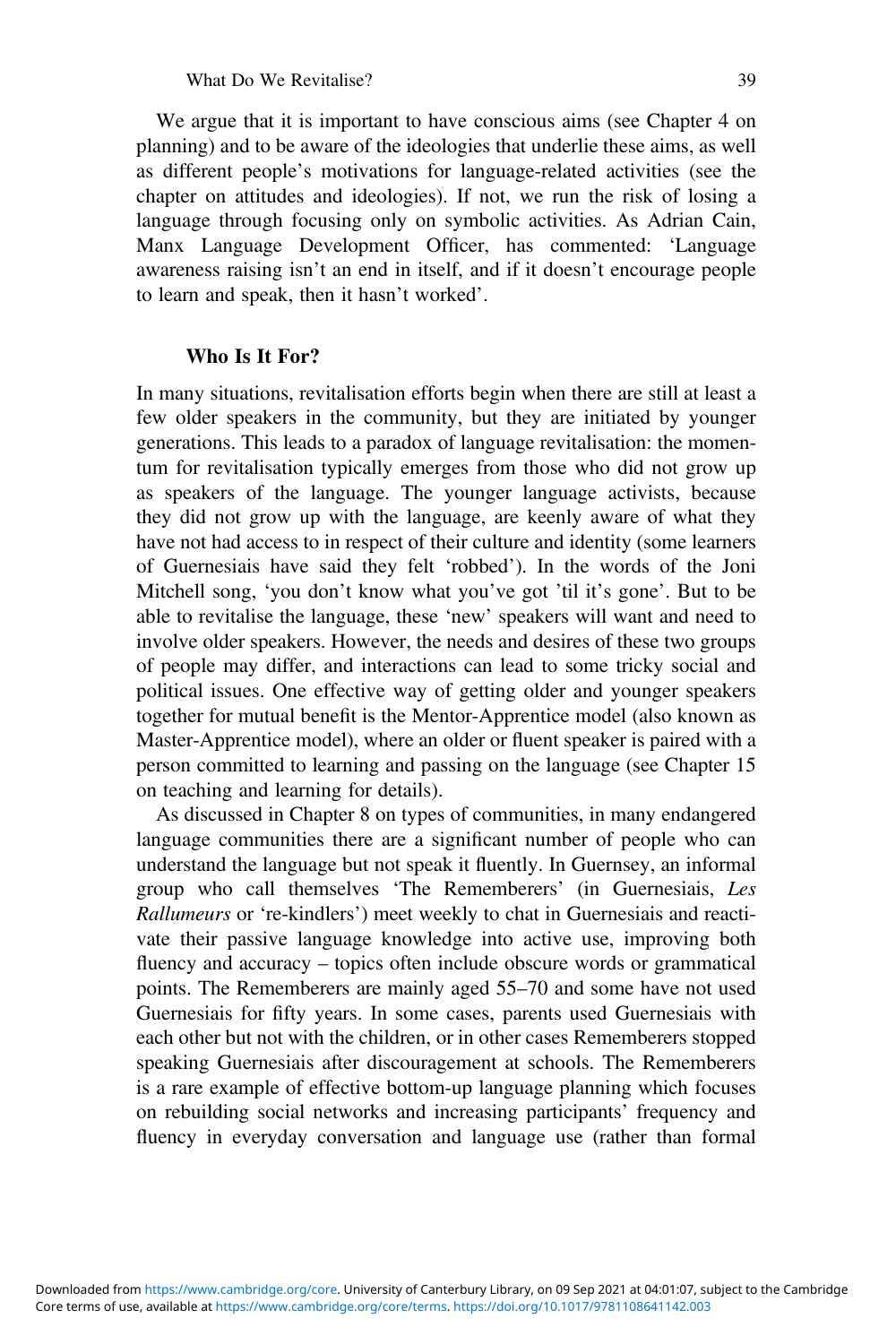teaching). However, their conversations often focus on 'how the old people would have talked' rather than 'how we might talk in the future'. If this goes unnoticed, it might impact the ideas and possible choices about the kind of language that should be brought to the future, taught and revitalised. So even in an informal conversation group, it is important to think about our ideologies and goals of interaction, as well as which elements of language, such as topics, registers, and vocabulary, to focus on: for example, in one session a member of The Rememberers asked others to help recall or reconstruct words for movements such as leaning forward. (This is not to say that informal sessions should become formal grammar lessons, as seems to be happening in some Mentor-Apprentice programmes.)

# **Language Change**

All living languages change over time, especially across generations. Languages also change due to the influence of other languages. Languages don't become endangered without another language that people are shifting to, and bilingual people always mix languages. We need to be aware of and accept the dynamic nature of language: the language we revitalise will not be the same as it was in the past, and that is completely normal. Some older speakers in Guernsey have expressed concern that if Guernesiais is taught in schools, 'it won't be the language we know'. They feel a strong connection to the language of their youth, and worry that it might become 'corrupted'. But if it is not taught to a new generation, it won't be a language that anyone knows. And that new generation needs to be able to pick it up and run with it, make it their own, and develop the language for whatever they want to use it for.

Change and growth are signs of life and health, not of decline. English, for example, has been enriched by many words from other languages: Wellknown examples include *pyjamas* from Hindi, *robot* from Polish or Czech, and *chocolate* from Nahuatl. Indeed, the only languages that don't change are truly dead languages, which may only exist in archives. Linguists have found that ironically, endangered languages change faster than larger or more vital languages. This is often due to influence from other languages, especially the dominant one(s), which can be difficult for some language supporters to accept, although it is impossible to prevent.

In the case of Māori and Guernesiais, practically all speakers have English as their dominant language, and most speakers under the age of around sixty are likely to have learnt Māori or Guernesiais as a second language (there are young neo-speakers of Māori, who have been brought up to speak it as a first language, but their parents are probably second language or 'new' speakers). As with all languages, we have observed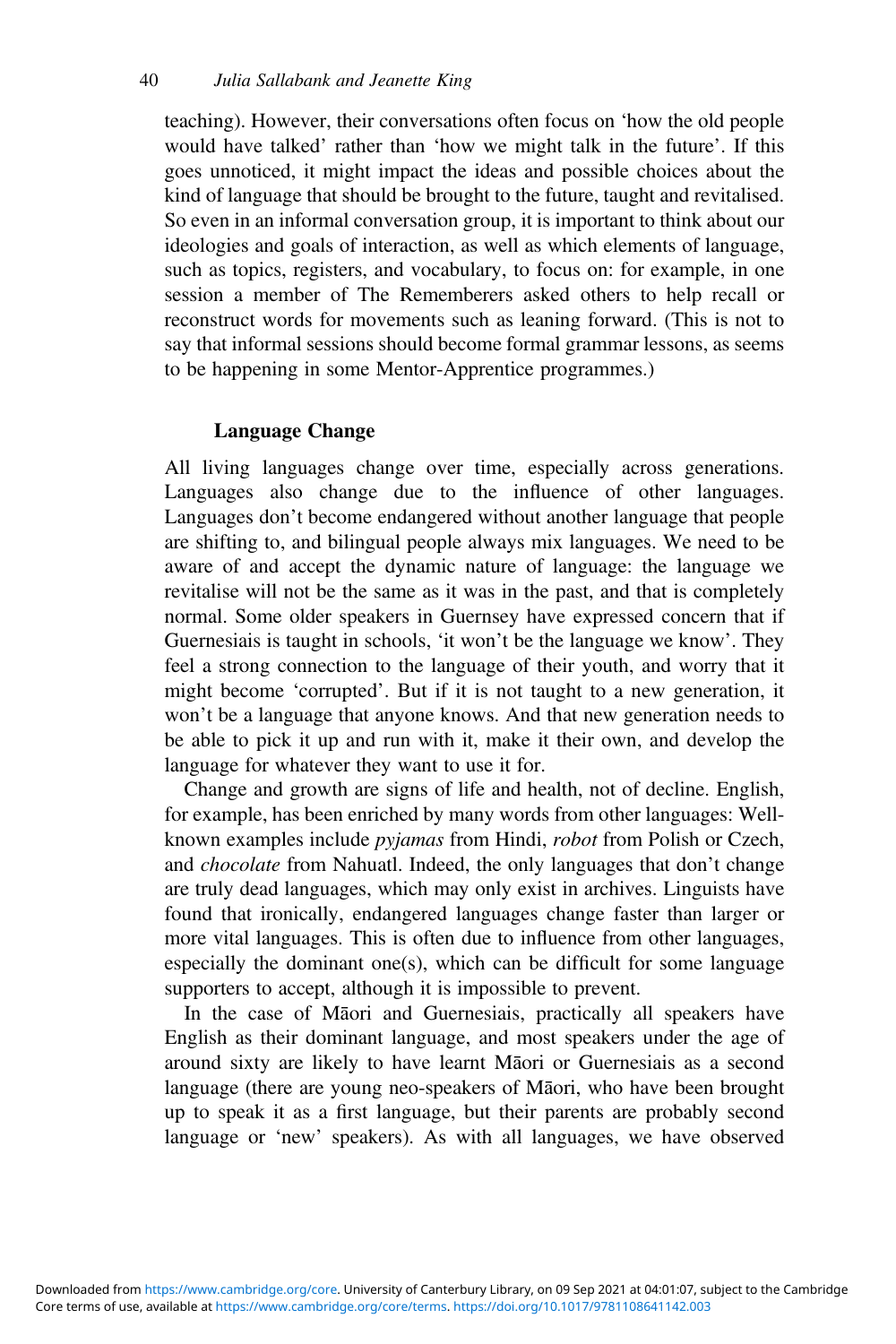differences in grammar and pronunciation between the speech of younger and older speakers (you can see this in English too, e.g. 'I'm like ...' instead of 'I said ...'.)

Linguists have observed that endangered languages undergoing change may seem to be simplified or to become more regular (e.g. in verb forms). But there can also be additions and new borrowed words or structures from a dominant language, especially given that people who are bilingual inevitably mix their languages (which is also frequently lamented, but can't be prevented). Sometimes direct translations can bring new and useful ways of saying things, such as *bailler a hao* in Guernesiais, a direct translation of English 'give up'. The pronunciation or accent of younger or new speakers may differ from that of older speakers, which again older speakers may find difficult to accept.

When the spaces where a language is used become restricted, its vocabulary and forms can also reduce, as some ways of using it become forgotten. When community members assimilate to a dominant culture and language, some of their cultural expressions may change or be lost, including traditional greetings, politeness and kinship terms, and counting systems. In the Isle of Man, a decision was taken to use the English number system rather than the traditional Manx one in the Manx-medium school, to enable the children to follow the mainstream curriculum.

We also find that highly endangered languages can fragment into many small varieties, which may be only used within one family or by one individual – all of whom may consider that they speak the correct way! These changes are often not new – for example, some can be seen in nineteenth century Guernesiais literature; in the Americas, such changes go back to the sixteenth century and are often well documented. But by the time they are noticed, it is not possible to stop them (if it were ever possible). It is important to stress that language change does not imply that our languages are inferior or unsuitable for use or for reinforcing. Neither should language change be seen as an obstacle to revitalisation.

#### **Purism**

An important part of language and cultural reclamation involves collecting and documenting the knowledge of elders and devising ways of expanding that knowledge. However, it is common to focus on the heritage aspects of the language, which link the language with the past. Even linguists are not immune to this, with one linguist recently confessing to not including borrowings from other languages when he documented a language in the 1970s in a desire to represent only the 'purest' version of the language.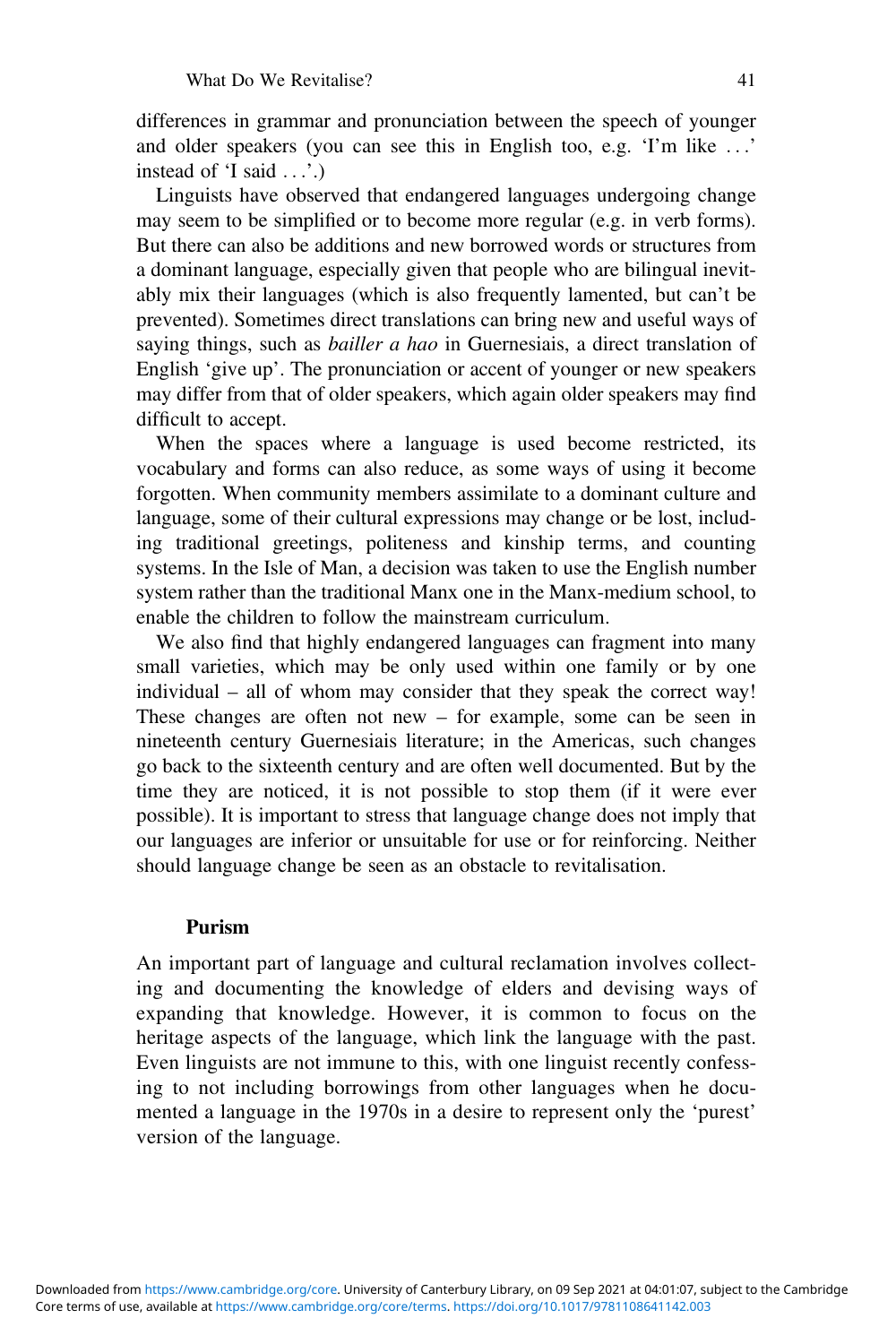The idea that there is an 'authentic' way of producing your language can lead to ideas that there is only one right way of speaking or writing. While it can be helpful to remember that all living languages change, it must be remembered that the sort of change a language undergoing revitalisation may experience can be extreme and challenging to older speakers.

One thing that hampers many revitalisation initiatives is language purism. 'Purism' is the idea that there is a 'pure' or 'real' or 'authentic' way of using your language. Typically, language purists are older speakers of a language who don't like the new pronunciations or simplified grammar used by 'new' speakers of a language (see Chapter 7 for more about language attitudes and ideologies). Along with this type of thinking comes the idea of ownership: There may be strong feelings about who owns the language and who gets to say what is right and what is wrong. There can also be new 'language owners' who stigmatise older speakers for using too many loanwords. In a revitalisation situation there are usually limited resources, so you need to include everybody who has an interest (see Chapter 10 for discussion of power dynamics).

It is worthwhile thinking about what 'authentic' really means: genuine, valid, real. If someone uses the language for a real purpose, whatever that use is, it is a valid, authentic reason for using language. For example, in Guernesiais there is a word, *warro*, which is used as informal greeting (like 'hello' or 'hi'). Although it has been documented as used by some of the oldest speakers and appears in a highly respected dictionary, the authenticity of this word has been called into question by some community members who say that it was not used in their families.<sup>1</sup> But whether or not it was used in the past, people nowadays feel an authentic need for an informal greeting in Guernesiais. Using this word will encourage them to use Guernesiais more and facilitate real communication.

If your aim is to have the language spoken by younger generations, you need to be aware that the language will often need to change to be relevant to their interests and needs. All too often older speakers criticise younger ones, which can put them off speaking their languages entirely. It is more productive to encourage them to use the minority language, in whatever form it takes. It is known from research into language learning that there are intermediate stages before a learner acquires the whole of a new language. The processes of language contact and revitalisation can resemble some of the stages of language learning. In any kind of learning, we have to learn to walk before we can run; once new speakers become confident with what might be seen as 'simplified' language, they

<sup>1</sup> Fragmentation into small varieties, even between neighbouring families, is another common feature of highly endangered languages.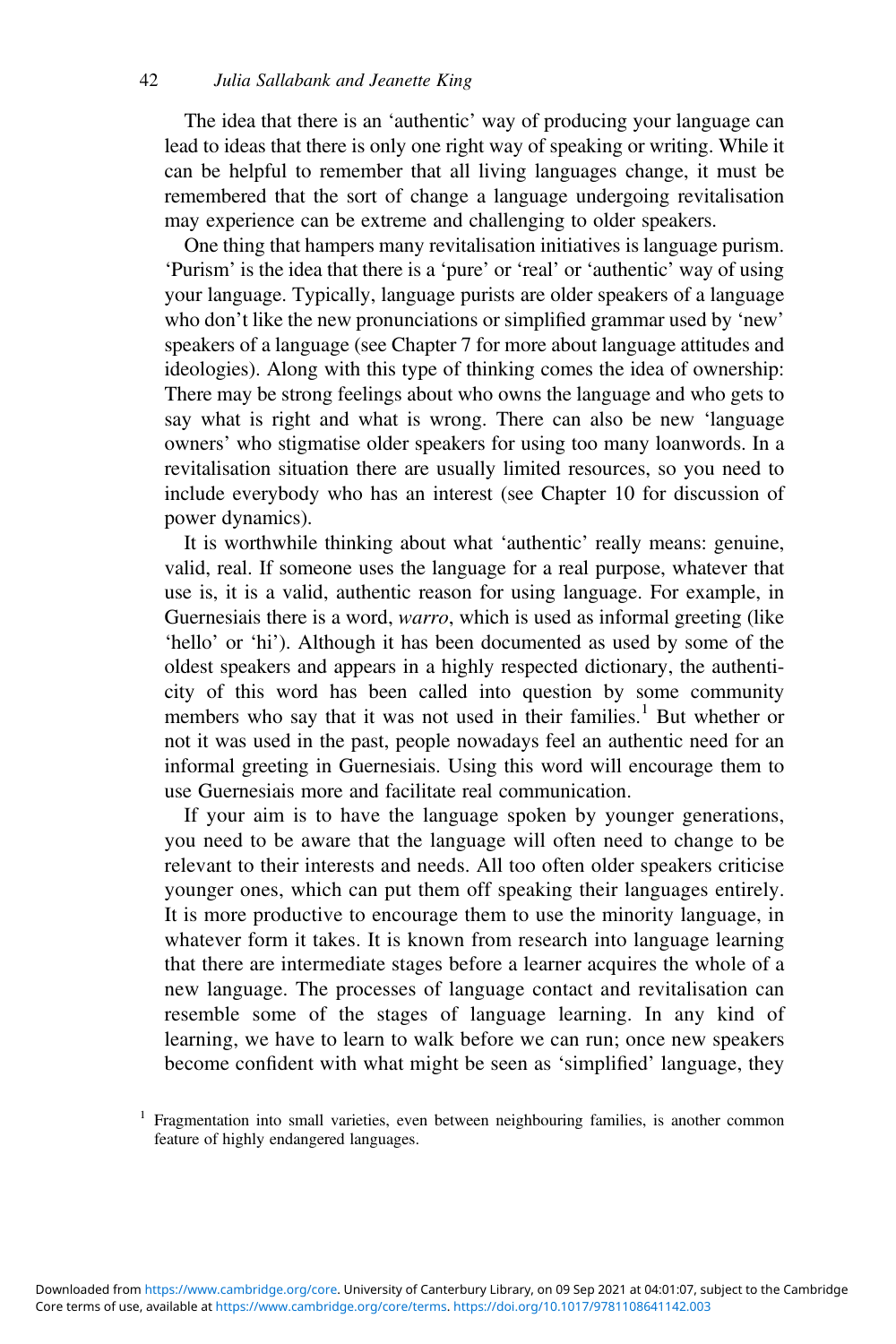can start to tackle more complicated traditional forms if they want to. It has to be remembered that young speakers are the future of any language. If it survives, it will belong to them.

#### **New Words for New Uses**

If your language hasn't been used as a community language for a while, it will need a big input of new vocabulary. Just think of all the technological words which have entered the major languages in just the last ten years: words for *smartphone*, *app*, to *tweet*, to *unfriend*. Not only might you need vocabulary for these concepts; if your language is to be used as a medium of instruction in schools, you will also need words for concepts such as *graph*, *molecule*, *colonisation*, and *curriculum* (see Chapter 15 on teaching and learning).

Simply borrowing words is often the easiest default option for new terms such as *refrigerator*. Some older speakers find it difficult to conceive of their language being used in new ways, and simply use the new language to describe new things. So their speech may be peppered with borrowed or *loanwords*, which some zealous new speakers may dislike. Some language planners (e.g. Irish) have been criticised for using mainly loanwords in nontraditional contexts, while others (e.g. Quechua) have been criticised for being too purist.

Languages have always had ways of creating new words, which can be studied and reproduced. If there are historical language records, traditional literature, accounts, poems, or documentary archives, one option is to rediscover, reintroduce, or repurpose some terms and structures that have fallen out of use. An example of this in English is the word *broadcast*, which originally meant to throw seed outwards in a field. It fell out of use with the mechanisation of farming, but was reintroduced as a metaphor when radio was invented. There are many additional ways of creating new terms in a language. In the late 1980s when revitalisation of the Māori language was well underway, the Māori Language Commission (Te Taura Whiri i te Reo Māori), in response to many community requests, coined a large number of new words using a variety of approaches. Their main aim was to avoid loanwords, so strategies included circumlocutions, for example, *hekerangi* to mean 'parachute' (literally *heke* 'to descend' and *rangi* 'sky'). Another frequent strategy was *calquing*, where the literal meaning of an English word was translated, for example, 'bisect' is *weherua* (*wehe* meaning 'to split' and *rua* meaning 'two'). Sometimes existing words were combined, for example *pūhiko* for 'battery', where *pū* means 'origin' and *hiko* means 'electricity'. In fact *hiko* originally meant 'lightning' and its meaning has been extended to include electricity.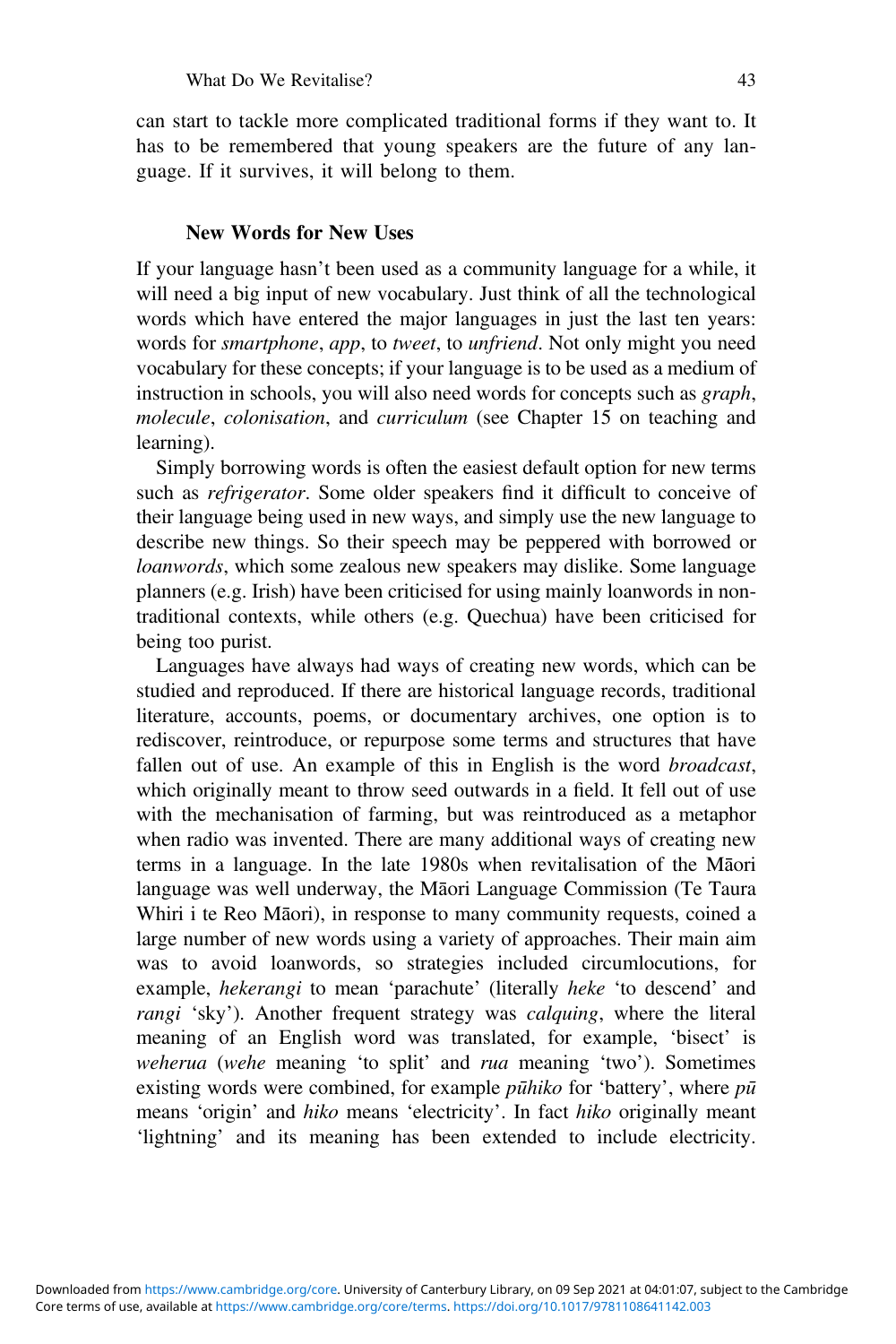Another strategy was to repurpose archaic words (for example, *ngota* for 'atom' where the original meaning was 'fragment, particle').

In several languages, such as Manx and Māori, there are committees of people seen as language experts who are tasked with creating new words; but sometimes they take too long to decide on and disseminate new words. For example, teachers of Māori needed a word for 'number' to use in lessons and did not want to borrow a word. By the time the language committee had decided on a term, each teacher had their own different word.

Another way of developing new terminology is an inclusive 'crowdsourcing' approach, which encourages groups of people to talk about the topic – both face to face and online – and collect the most popular terms. This can even be done together with the oldest speakers to reduce possible tensions in the community about 'what to revitalise'.

#### **Not Just About Language**

Jeanette King's research has found that many people are not only (or principally) interested in revitalising a language for its own sake, but they often have a personal reason such as getting in touch with their family roots, joining a language community, or gaining a sense of achievement or wellbeing.

#### *Language, Culture, and Identity*

Language is deeply linked with culture. Most of those involved in language revitalisation talk about how culture is intrinsically linked to language. When you learn and speak a language you are learning and speaking culture. Some of this cultural expression may be in the form of cultural values, such as terms of address, etc. In addition, language can be closely related to cultural practices. For Māori in New Zealand, for example, the rituals of encounter in a *pōwhiri* (formal welcome) have to be delivered in Māori, with opening calls being performed by women, followed by speeches which necessarily contain much ritualistic language and expectations, such as paying respects to the dead. There is also the requirement for each speech to conclude with an appropriate song.

Most of those involved in language revitalisation are involved in reclaiming aspects of identity as well as cultural practices. This means that revitalisation is just as much about revitalising people as language. In other words, it's not just about what you are revitalising but who you are revitalising.

Language revitalisation often involves campaigning for someone else to do something, e.g. for a local government authority to erect signage, or for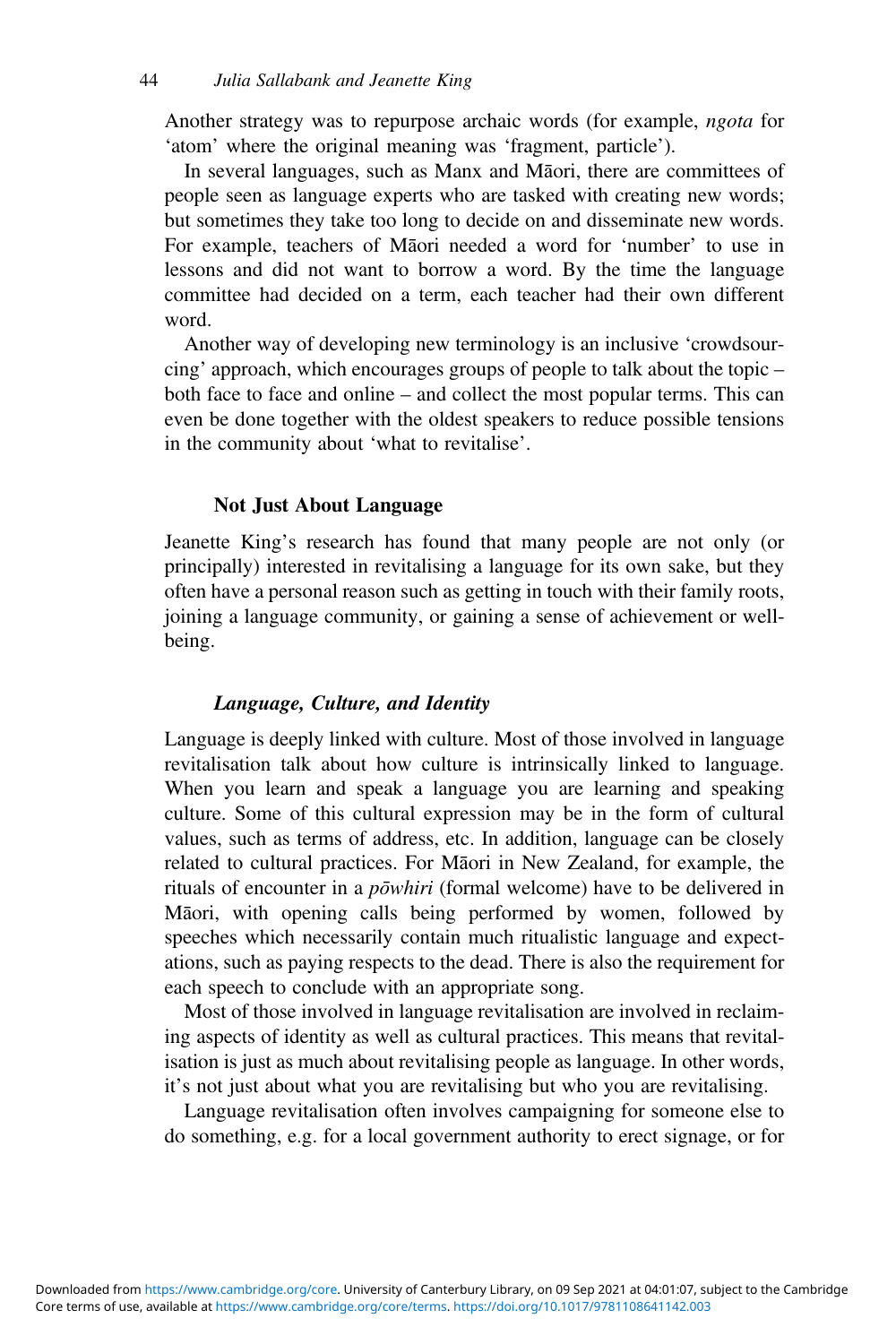schools to teach the language. Such campaigns are valuable and can be a way for people who don't speak the language to get involved and to contribute to revitalisation. However, we need to be aware that it can be easier to focus on what others ought to do, rather than alter one's own behaviour, especially if one is not very confident in one's language competence. So, for example, some language promoters have reported that they find it easier to perform a poem or help in a classroom, which involves less impromptu language use than speaking it with their own children. So, increasing the self-confidence of language supporters is a vital part of language revitalisation.

#### **Conclusion**

Different people in language revitalisation movements have different aims and motivations. Some have a nostalgic, purist ideal of the kind of language they want to preserve. Others want to extend the areas where their language is used and have it recognised as a fully developed, modern language which can be used for all purposes. Others want to enjoy using their language with friends and family, while others want to affirm their identity through using a few words and phrases in greetings, rituals, songs, etc. Others may find that re-connecting with their language can enhance personal and community well-being.

All of these (and more) are valid elements of an overall language plan, but different priorities are too often a source of disagreement. It is therefore important to discuss openly what we want to achieve, why, and also what is achievable – in the short term, medium term, and long term. Plans should be regularly evaluated and revised, so that different functions, uses, and spaces can grow and be added to over time, as part of a longer sustainable plan. This involves recognising the strong feelings, attitudes, and ideologies that people have about language. Above all, it will involve compromise. These are all considerations when you are thinking about what sort of language you will be revitalising.

## **FURTHER READING**

- Aitchison, J. (2012). *Language Change: Progress or Decay?* 4th ed. Cambridge: Cambridge University Press.
- Bentahila, A. and Davies, E. E. (1993). Language revival: Restoration or transformation? *Journal of Multilingual and Multicultural Development* 14, 355–74.
- King, J. (2014). Revitalizing the Māori Language? In P. K. Austin and J. Sallabank, eds., *Endangered Languages: Beliefs and Ideologies in Language Documentation and Revitalization*. Oxford: Oxford University Press/British Academy, pp. 213–28.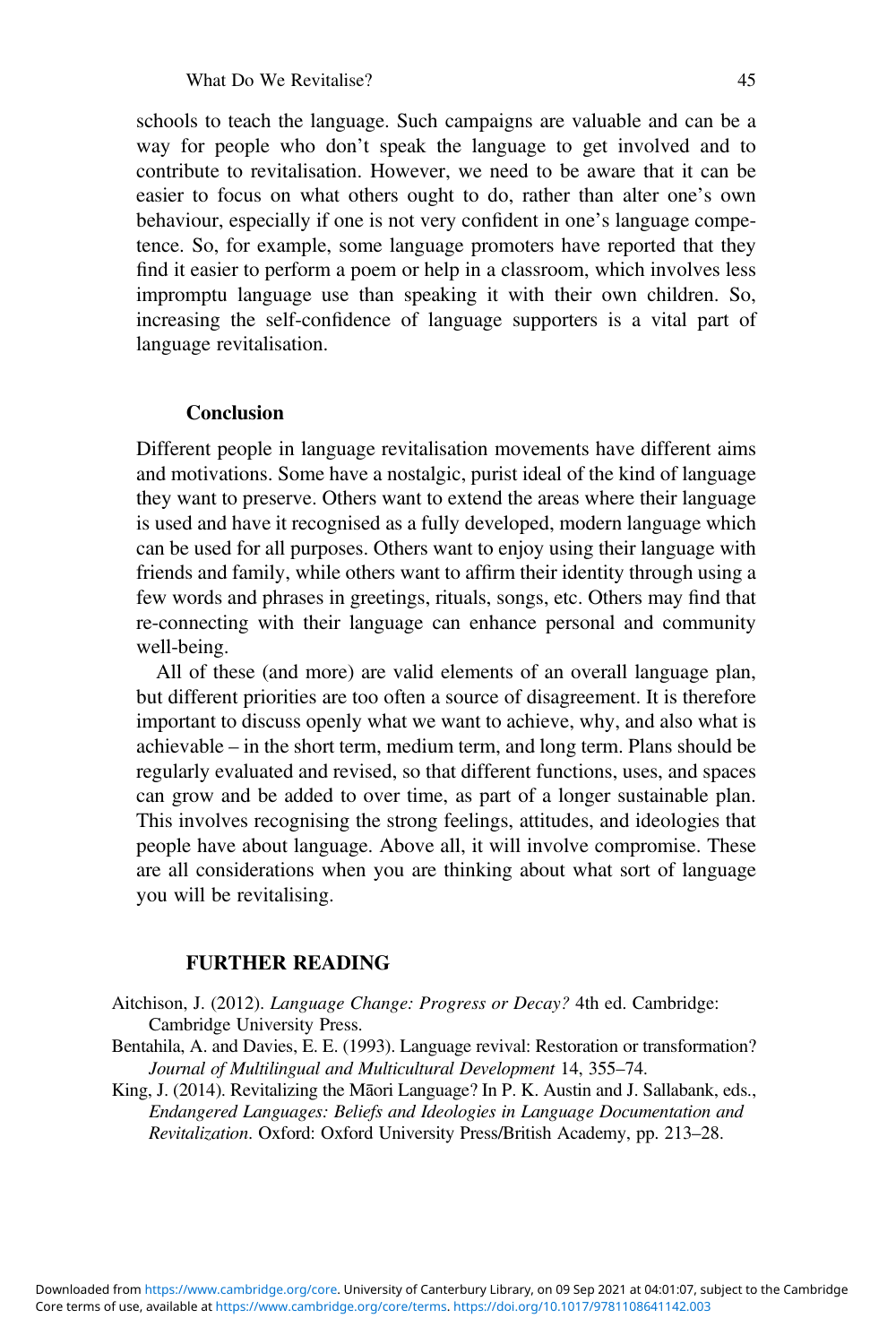Romaine, S. (2006). Planning for the survival of linguistic diversity. *Language Policy* 5, 441–73.

Shandler, J. (2006). *Adventures in Yiddishland: Postvernacular Language and Culture*. Oakland, CA: University of California Press.

## **2.1 Wymysiöery´s**

*Tymoteusz Król*

When I first started working on the revitalisation of Wymysiöerys, I was focused on the language. The other elements of Wymysiöery's culture seemed safer. I thought, for example, that you could collect traditional costumes and lock them in a wardrobe in a museum in order to preserve them. When we were children or teenagers, our task was to document everything that we understood as 'Wymysiöerys': language, folk dress, recipes, old buildings, folk tales, etc. We were successful in doing this (we got a broad documentation), but mistaken in our approach (keeping it alive).

I realised our naivety as I started to write a dictionary of Wymysiöery's. I had read all the dictionaries and grammars of Wymysiöery's that I could find, but not a single one of these books described my language well enough to satisfy me. Later, I started to read poetry and saw that it only represented part of our language – the style is more literary and archaic than spoken usage. It was then that I realised that it is only by speaking a language can you keep it alive. It is the same in the case of Wymysiöeryś dress - when documented and closed behind glass in a museum these garments become dead artifacts of the past.

Documentation is essential: it is the basis of revitalisation but it is not the final goal. Also we have to take care of what we document. I often used to think about how I could create teaching materials using a 'pure' form of the language that was not Polonised or Germanised. But after a couple of years I stopped being so concerned with this  $- I$  gave up looking for 'the pure Wymysiöery's language' and I started to listen to what people were actually saying (see Figure 2.1.1).

I noticed the same problem in the case of Wymysiöery's costume. Elements of Wymysiöery's folk dress used to be inspired by styles noticed or imported by Vilamovians living in Vienna, Paris, London, Graz, Lviv, and many other cities in Europe, and incorporated into local dress styles. Now many people bring folk costumes to Wymysoü from other cities as well, although these modern textiles and their patterns are very different from traditional local ones. Some anthropologists (and some Vilamovians as well) believe that this change is negative and that we cannot say that these new garments are truly 'Wymysiöery's attire'. I agreed with them at first, but then I thought, 'who am I to judge'? Is the pattern on these new textiles more important than the fact that they were imported from the same cities as hundreds of years ago? Maybe the fact that they were imported from abroad is the most important tradition? In this way, I brought back textile designs and ideas from the ENGHUM field school in Mexico.

Judging these things as a scholar is, for me, a form of neocolonialism. An example of this is when Germanists argue about whether or not Slavic words, for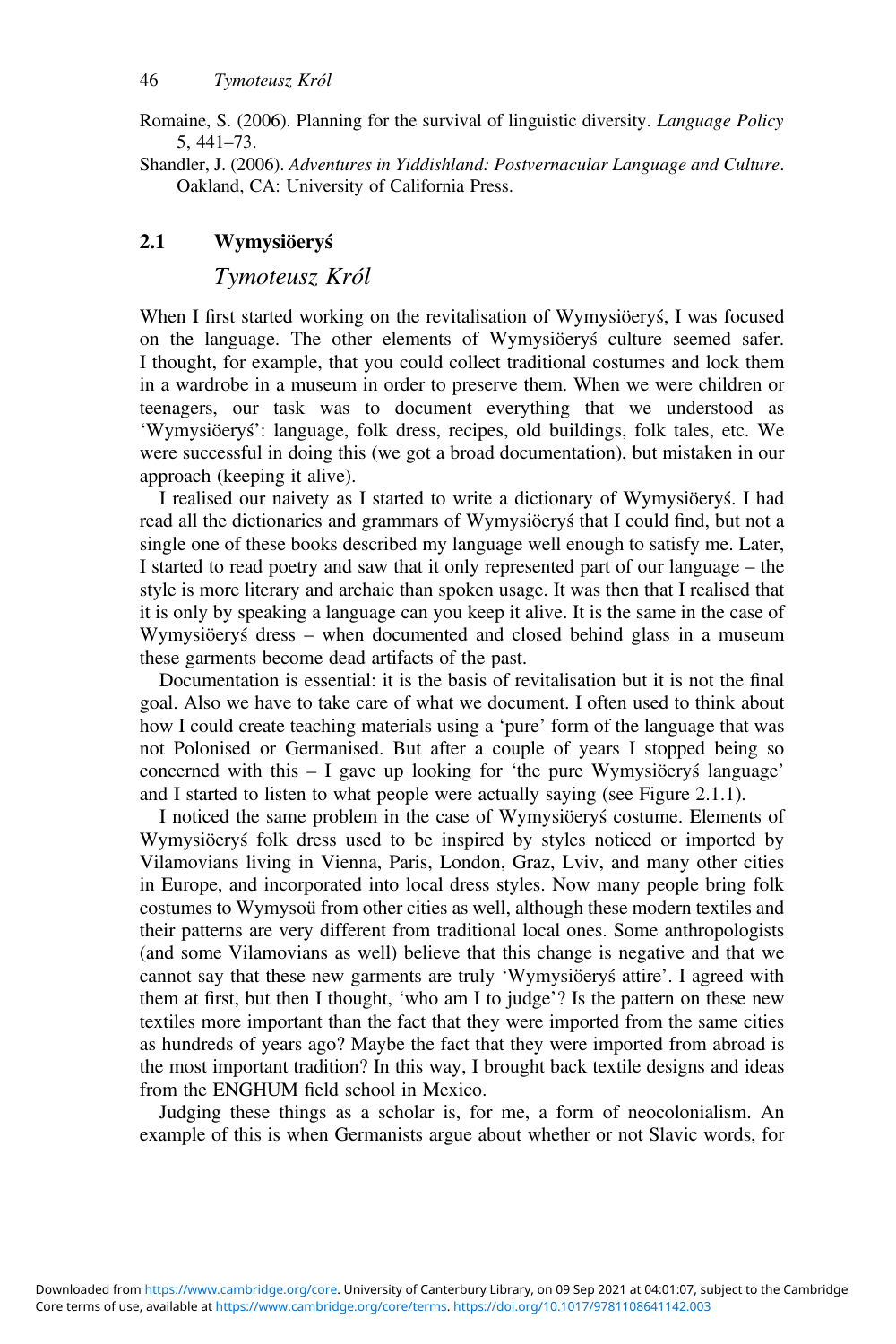

Figure 2.1.1 Speaking Wymysiöery's: Tymoteusz Król, the revitaliser of the language. Photo by Justyna Olko

example, from Polish or the Silesian language, should be used in Wymysiöery's, which is a Germanic language, or when linguists determine what is a language and what is a dialect.

I think that, as language activists and revitalisers, we can ask those linguists who decide that a language is in fact not a language, but 'only' a dialect: 'Who are you to judge a language in this way? Why are you able to reach this conclusion? What about the views of the people who speak it? Who are you to judge?'

# **2.2 Language Purism in Nahua Communities**

## *Justyna Olko*

Back in the 1970s, when Jane Hill and Kenneth Hill did extensive research in Nahua communities around the Volcano Malintzin in Tlaxcala, they discovered interesting facts about how Nahuatl was classified with regard to Spanish.<sup>2</sup> Some speakers believed that what they called *mexicano* was an *idioma* ('language', always used in reference to Spanish), but most people identified Nahuatl as a 'dialect'. The reason given was it is mixed with Spanish, which results in *tlahco mexicano, tlahco castellano*, 'half Nahuatl, half Spanish', no longer having the legitimate status of a language in its own right. Today more people in Tlaxcala seem to identify Nahuatl as a 'language', which is probably a result of a more positive ideology arriving from the outside. However, in more secluded

<sup>2</sup> J. Hill and K. Hill, *Speaking Mexicano: The Dynamics of Syncretic Language in Central Mexico*, 1st ed. (Tucson, AZ: University of Arizona Press, 1986).